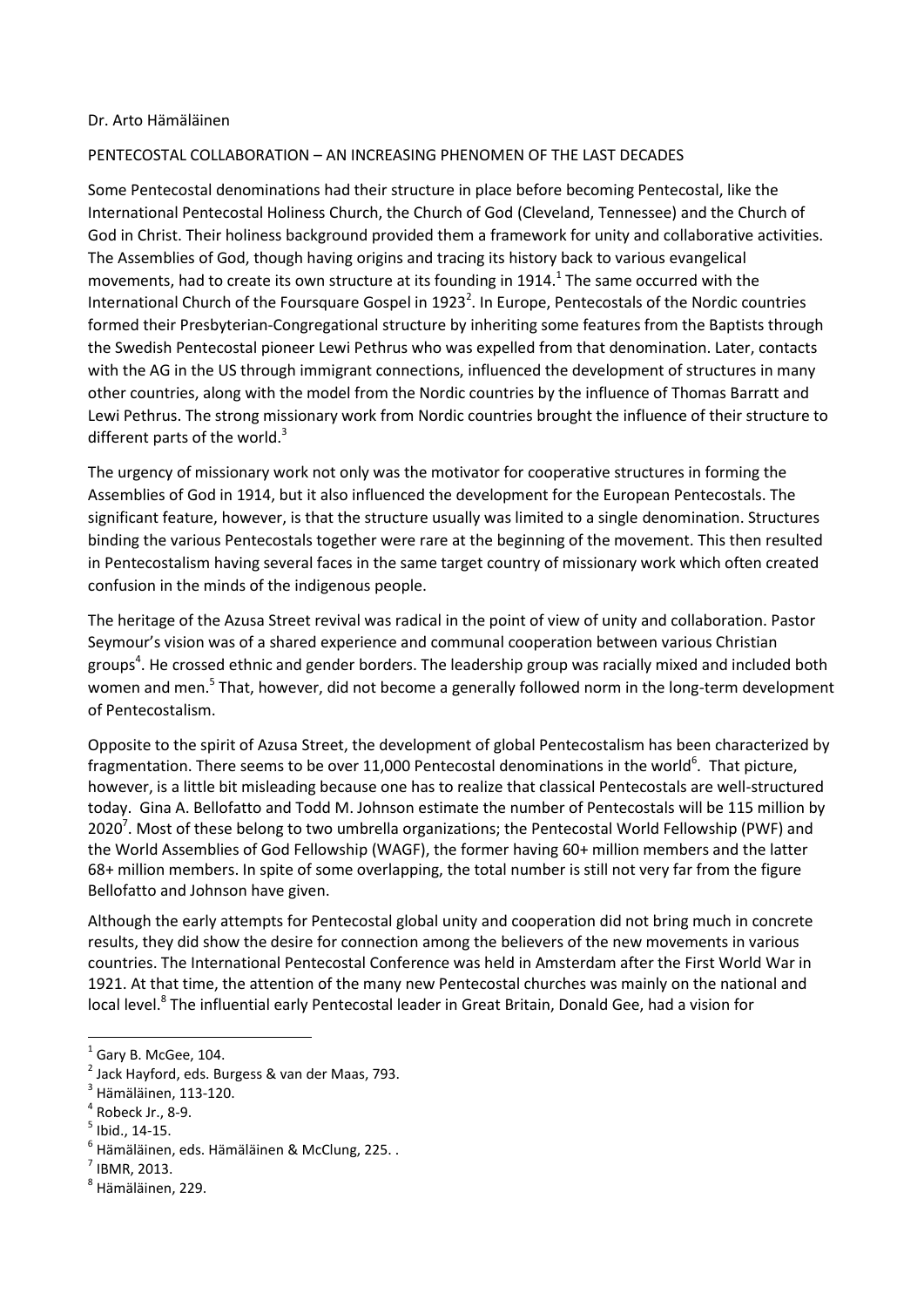Pentecostal European cooperation. An opportunity to take a step in building that unity was offered by the Swedish Pentecostal movement, and Gee's vison came to fulfillment in Stockholm in 1939. When WWII was over, global collaboration moved forward. The first Pentecostal World Conference took place in Zürich, Switzerland in 1947.<sup>9</sup> Since then, it has been held continuously, the last one (the 25<sup>th</sup>) being held in Calgary, Canada, this year (2019). The conference organization became the basis for the Pentecostal World Fellowship (PWF) organization in 2004. The mission of the PWF was defined in 2011 by formulating its seven objectives:

- 1. To promote and encourage regional and continental alliances among Spirit-filled networks.
- 2. To promote and connect Spirit-filled leaders shapers of communities and nations.
- 3. To speak to governments and nations when and where social justice and religious rights are compromised and/or violated for the sake of the gospel.
- 4. To foster world missions and support humanitarian efforts and where possible to provide relief aid.
- 5. To serve as a cooperative fellowship for Pentecostal theological institutions to promote the development of education and leadership training.
- 6. To change the global contour of Christianity by emphasizing coordinated worldwide prayer.
- 7. To organize a triennial celebration (Pentecostal World Conference) that will gather the global Spiritfilled family to advance the mission and purposes of the Pentecostal fellowship.<sup>10</sup>

The other global Pentecostal umbrella organization, the WAGF, also has a strong emphasis on world evangelization. It is a fruit of the global action initiated in 1988 and which was named the "Decade of Harvest". The instrumental figure for this initiative was J. Philip Hogan, the executive director of the Division of Foreign Missions, USA. One year later, the organization for the Decade of Harvest developed its structure. It then became the basis for the World Assemblies of God Fellowship. The name was finalized to its present form in 1993. The basic tasks are very similar to the PWF, and its practical actions have been very focused on missions and evangelization.<sup>11</sup>

The forming process of the WAGF revealed differing views among the Pentecostals in regards to the need for structure. Some had a desire for a strong organization while others preferred a loose coalition for collaboration. The latter opinion won, however, but at the same time, emphasized effectiveness.<sup>12</sup>

Besides these global organizations, continental Pentecostal organizations have also been established. In Europe, the same kind of debate that concerned the WAGF establishment took place. The Nordic countries especially were afraid of any strong hierarchical organization. In other parts of Europe, many Pentecostals were in favor of a more centralized structure, although not in the strictest form. Because of this dichotomy, Europe initially had two different structures for Pentecostal unity; the European Pentecostal Fellowship (EPF) and the Pentecostal European Conference (PEC). EPF started in 1966 and PEC in 1969. The last mentioned was started by the initiative of the Swede, Lewi Pethrus. He, and especially the Nordic countries' Pentecostals emphasized the independence of the local churches. The feeling was so strong that they struggled with the organization being in any way above or besides the local church.  $^{13}$ 

The two European organizations merged in 1987 by establishing the Pentecostal European Fellowship (PEF). The desire for unity was stronger than the ecclesiological differences. When PEF was registered in Belgium in 2005, huge steps had been taken from the time of the dichotomy in European Pentecostalism. Still, during that time, many Nordic-background workers emphasized the total independence of the local church.<sup>14</sup> The thinking in recent years, at least in Finland, has changed much towards a collaborative direction between the local and national church.

<sup>&</sup>lt;u>——</u><br><sup>9</sup> Ibid.

<sup>10</sup> Guneratnam, eds. Hämäläinen & McClung, 28-29.

<sup>11</sup> Wood, eds. Hämäläinen & McClung, 125-127.

 $12$  Ibid., 125

<sup>13</sup> Hämäläinen, eds. Hämäläinen & McClung, 229-232.

 $14$  Ibid., 233.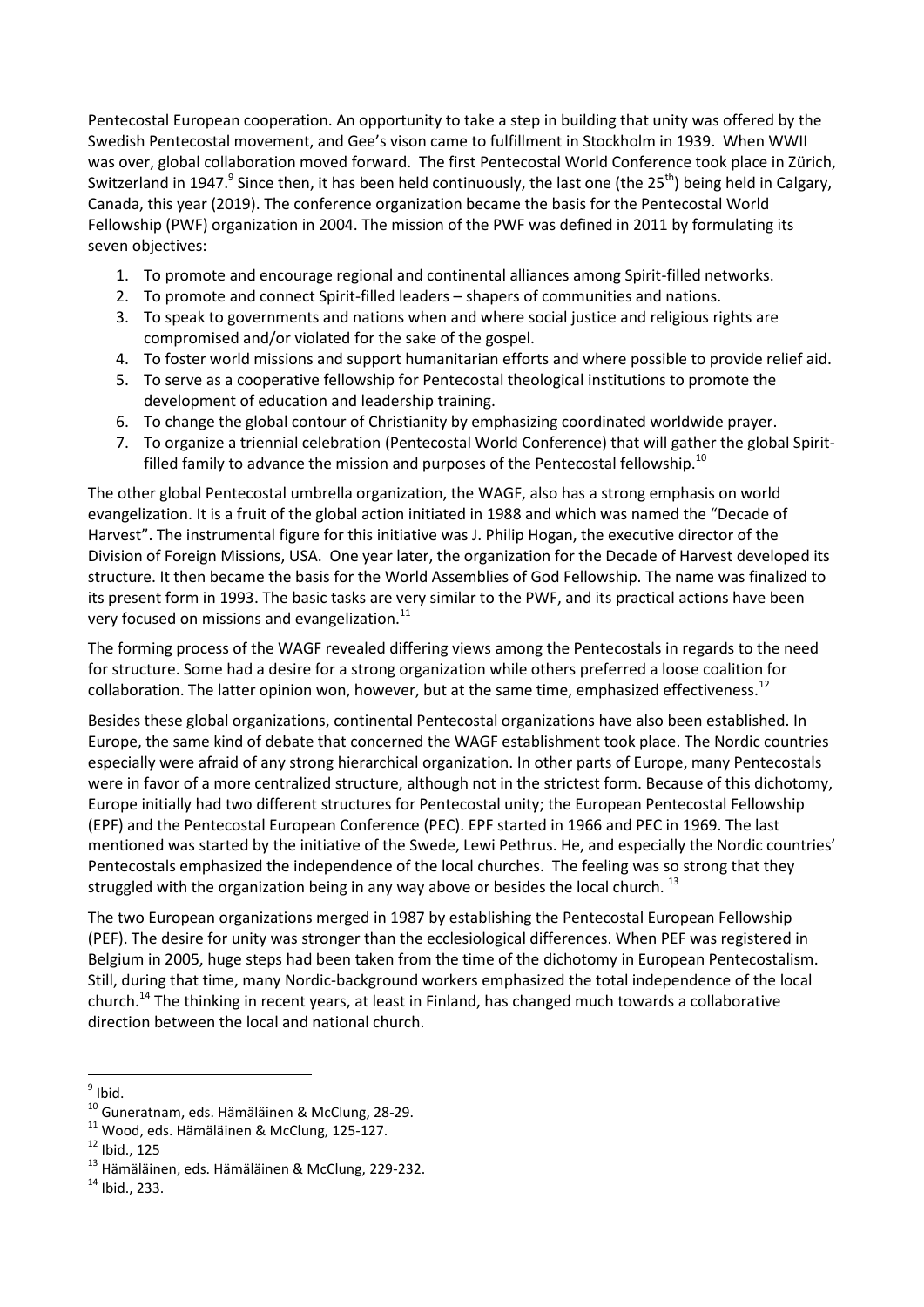An interesting detail in historical development is the International Pentecostal Council which was established in Europe in 1912. Members consisted of Europeans, but Americans were invited to participate in the meetings as guests.<sup>15</sup> That is perhaps a curiosity, but in any case, it shows the early interest in Pentecostal cooperation. Another early attempt for collaboration was the Pentecostal Missionary Union of Great Britain and Ireland from 1909-1925. The Pentecostal Fellowship of North America (PFNA) was born in 1948.<sup>16</sup> Because it consisted of only white Pentecostal groups, it was voted to disband in 1994 making room for the multiracial organization, Pentecostal/Charismatic Churches of North America (PCCNA).<sup>17</sup> In recent years, the Pentecostal mission directors in North America have started a platform for common reflection and collaboration.

Pentecostal collaboration in missionary work has been increasing since the 1990s. The Pentecostal European Mission (PEM) was established in Finland in 1991. It is the world missions' branch of PEF. From the start, it provided fellowship, coordination, cooperation and implementation in missions. Fellowship takes place in the annual consultations where the mission leaders and other key people in mission meet with each other. Coordination means knowing each other and where and how each member operates. Cooperation means practical actions together, e.g. humanitarian actions in catastrophic events. Implementation deals with matters that are lacking or difficult to create by individual member organizations such as mission training or special collaboration in reaching unreached people groups.

PEM created a strategy in 2010 with goals to be reached by 2020. It included increasing the number of missionaries, intercessors, and touching unreached people groups in the mission program. It also emphasized the importance of reaching everyone in Europe with the gospel. It is already now clear that PEM exceeded the goal concerning unreached people groups (over 280 being reached instead of the 200 which was the goal). However, the goal of an increased number of missionaries, long- or short-term seems not to be reached. Older sending churches have decreasing numbers, although new senders are increasing their numbers. The number of intercessors is not so easy to identify. The starting point was to have at least ten intercessors per every missionary.

PEM works in close cooperation with PEF. Their common goal is to reach every European with the gospel. The implementation towards this goal takes place as a common effort under the name Impact. The first one took place in Brussels in 2006.<sup>18</sup> In these big city actions, the various Pentecostal groups or churches in the city work together. Through the years, in many cases, this has been the first-ever joint action between the various Pentecostal denominations. Often collaboration has continued on after the Impact event.

Similar to PEM, Pentecostal Asia Mission (PAM) was started in 1994. It was born to meet the need of providing a forum for Asian Pentecostal leaders, mission organizations, and missionaries from other continents working in Asia. Because Asia is a huge continent, the continental gatherings generally take place every third year, but in between are regional events like the East Asia, South East Asia and South Asia consultations.

The youngest Pentecostal collaborating organization exists now in Africa. After coming together at Nairobi in 2016, the African Pentecostal leaders gathered in Addis Ababa, Ethiopia in 2018. There they decided to form the Africa Pentecostal Mission Fellowship (APMF). Like PEM and PAM it invites all types of classical Pentecostals to gather under its wings. The next consultation will take place at Kampala, Uganda in May 2020.

In Latin America, the AG churches have formed a strong mission coordination organization, Misiones en Conjunto, (MEC). It has been a powerful instrument in helping new Pentecostal sending organizations (mission departments of the national churches) to emerge. However, a broader forum for all the various

 $15$  Ibid., 229.

<sup>&</sup>lt;sup>16</sup> McGee, eds. Dempster, Klaus, Petersen, 218.

<sup>17</sup> Warner, eds. Burgess & van der Maas, 968-969.

<sup>&</sup>lt;sup>18</sup> Costanza, 21.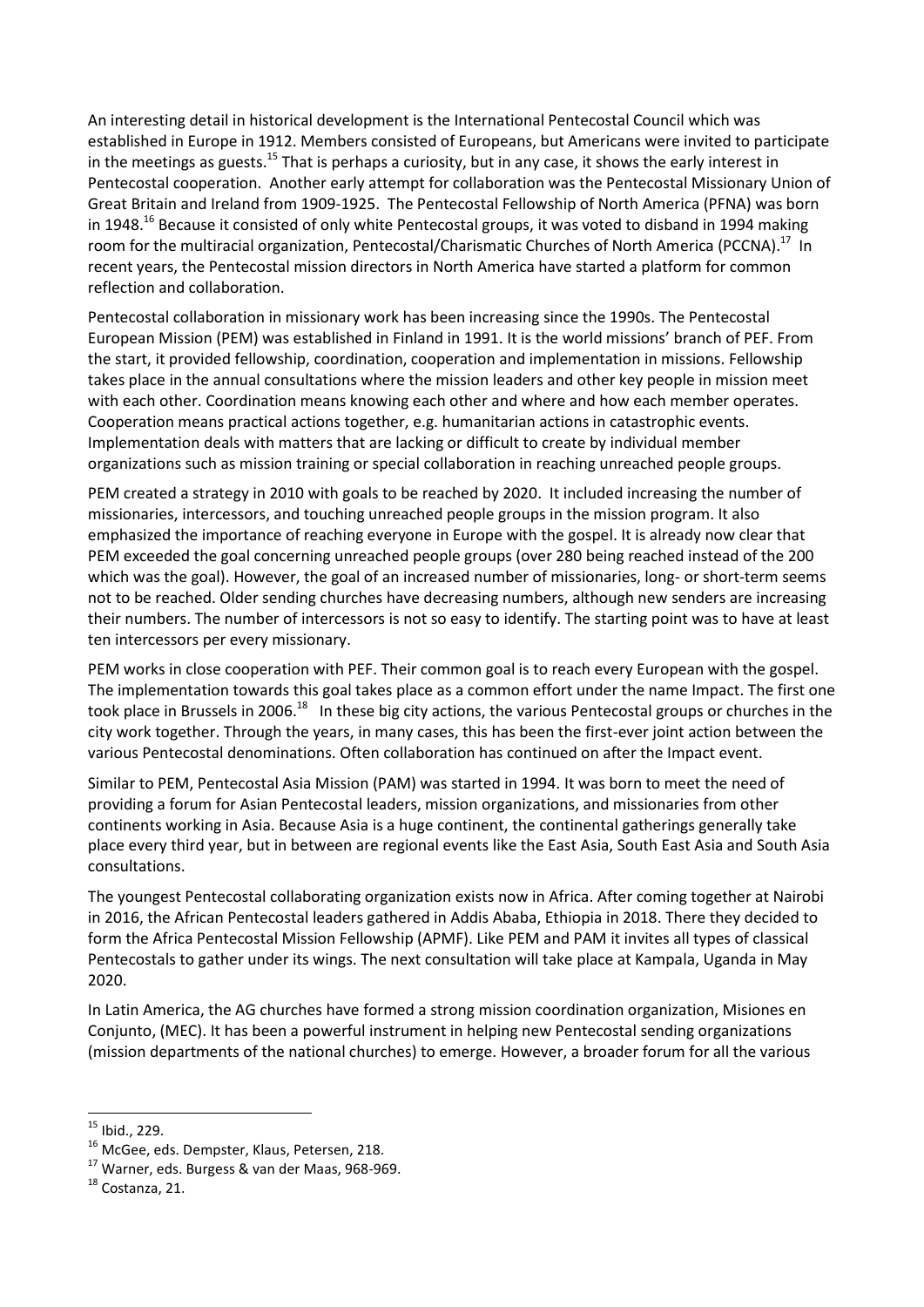Pentecostal organization for world missions is still lacking although the need and goal of establishing that has been identified.

Besides the continental cooperation, several country or regionally focused cooperative projects are taking place. Dick Brogden, a front-line figure in Pentecostal missions, describes multifaceted international mission teams as a many-sided diamond. According to his experience, this kind of endeavor offers advantages and disadvantages, but multifaceted teams can better empower strengths.<sup>19</sup> In my view, generally speaking, this kind of collaboration has been practiced too little in Pentecostal missions.

My observation is that Pentecostal collaboration and unity is practiced much more than many have recognized. Although it can be improved and developed greatly, it is not as absent as many seem to think. The next question is this: What is the basis for cooperation? Is it only a pragmatic matter or is it inspired by Biblical theology? As one aspect of my doctoral dissertation, I asked the Finnish Pentecostal missionaries and the pastors of our partnering churches in Latin America, Africa and Asia to give their reason for cooperation. It was a spiritual principle for 70% of the missionaries but for the national pastors, it was only 44%.<sup>20</sup> For some reason, the last mentioned could not see that it was so much a Biblical principle as did the missionaries. Why this was is an interesting question. This would require more research. Are there cultural factors leading in that direction or has teaching been lacking in some aspects and been concentrated too much on pragmatic issues?

Vinoth Ramachandra talks about managerial missiology which he sees being based on capitalism. That can lead easily to an overly-pragmatic approach to missions.<sup>21</sup> The famous Latin American missiologist, Samuel Escobar, shares the same concern. He sees this trend emphasizing management of mission practice, and identifies the roots of this approach in the Church Growth School and the AD2000 and Beyond Movement. The same criticism is targeted also to the 10/40 window and people group concepts.<sup>22</sup> I agree that there is a danger in becoming too pragmatic and forgetting the Missio Dei aspect but I cannot agree fully with the critics. The urgency of the spreading of the gospel and as quickly as possible is very Biblical (Rom. 9:1-4, 2 Thess. 3:1, 2 Pet. 3:12). The ethnic groups are in the center of Jesus' plan (Matt. 24:14, Rev. 5:9, 7:9). It is in every case good for our Pentecostal missiology to strengthen our roots in theology, and to avoid extreme pragmatism which ignores a solid Biblical foundation. What can we then understand as central pillars for a sound Pentecostal mission theology? I'll view it from the perspective of unity and cooperation.

Pentecostal Mission Theology Concerning Unity and Collaboration

The roots of unity are found in the first chapter of the Bible. The Hebrew word Elohim is a plural, and we can see the triune God at work. God creates by his Word which John connects in his gospel with Logos. Elohim creates by his Word which became flesh in Jesus, and the Spirit moves. The divine trinity is an inspiring model for all efforts of unity. The full common understanding, harmony and seamless working together brings forth all beauty and the astonishing fine tuning which is contained in the whole universe.

The same harmony and collaboration is evident in the plan of salvation. After the fall of man, God started his rescue operation, Missio Dei. Its goal was to restore the broken connection between God and man: "to bring unity to all things in heaven and on earth under Christ." (Eph. 1:10). Through his atonement, Jesus rebuilt the connection between God and man.

The cross has two dimensions, vertical which represents the connection between God and man, and horizontal, the connection between people. Jesus summarized these in the Great Commandment, loving God and loving your neighbor. The cross is the starting point for both of them. The vertical is the basis for the horizontal. Only by experiencing God's love toward him- or herself, is one able to accept and love himor herself. This does not lead to individualism but to accepting the other as an equal, reconciled and loved

<sup>&</sup>lt;sup>19</sup> Brogden, eds. Miller & Lwesya, 21.

<sup>20</sup> Hämäläinen, 2005, 236.

<sup>&</sup>lt;sup>21</sup> Brogden, eds. Miller & Lwesya, 11.

<sup>&</sup>lt;sup>22</sup> Corwin, eds. Ott & Payne, 75.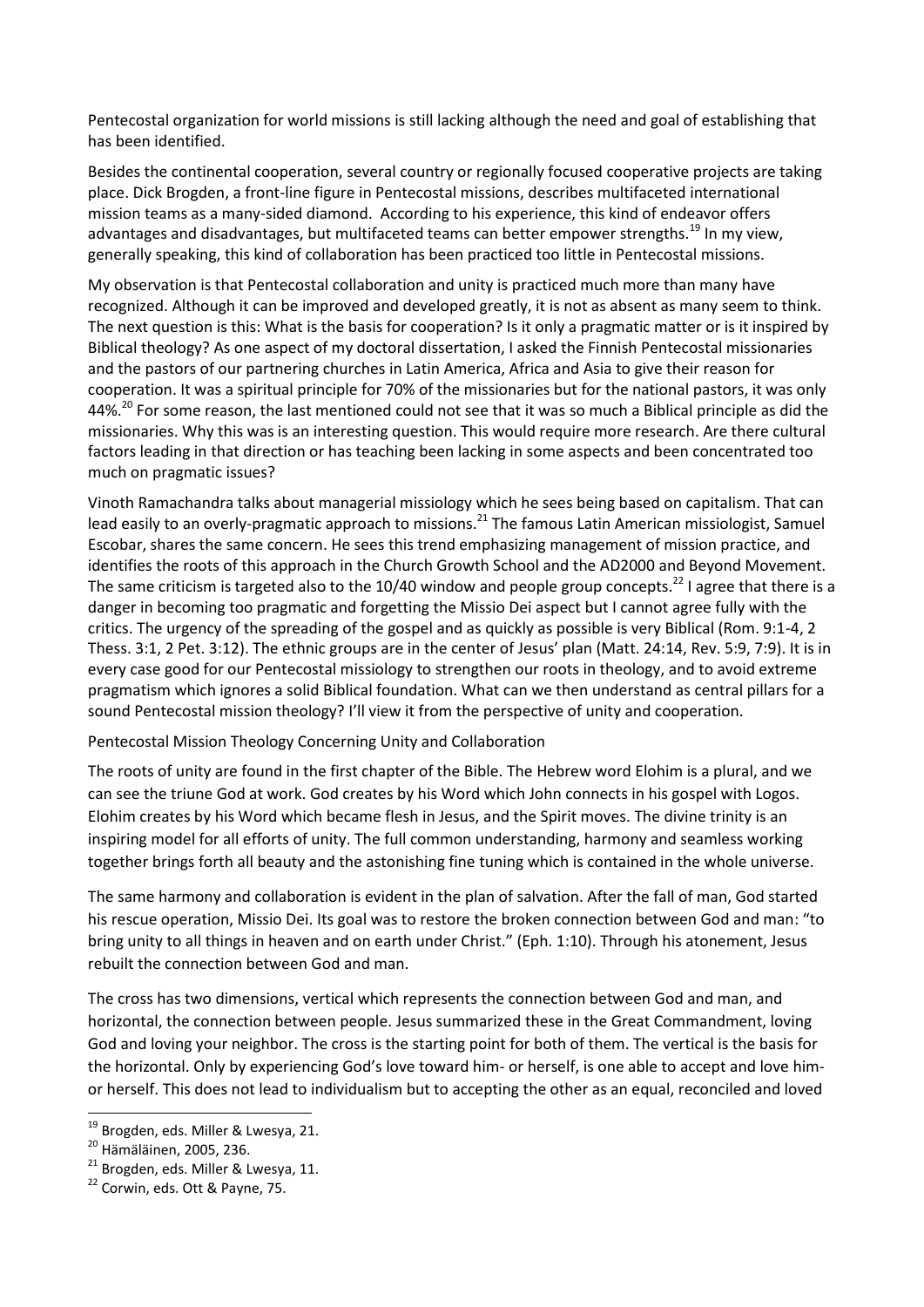by God. The basis for unity is in atonement. It is the only effective medicine for racism and cultural superiority. The only basis for perfect equality is the atonement.

The atonement has three dimensions. First, it deals with everyone personally. God so loved the world "that he gave his one and only Son, that whoever believes in him shall not perish but have eternal life" (John 3:16). For too many, the atonement remains at this level. However, it also has a global dimension. "And I, when I am lifted up from the earth, will draw all people to myself." (John 12:32). This fact brings us to world missions which has a geographical scope: Jerusalem, Judea, Samaria and the ends of the earth. We are dealing with the reasons for the existence of the church. We need to know these theological roots. The church is first of all the witness of Christ on this earth. Pentecostal power is for missions (Acts 1:8). In some churches, evangelism and missions are only lines in the budget, and the reasons for the existence of the church are never taken into consideration.

The atonement connects believers also to eternal glory. Visible things are earthly but invisible things are eternal. "So we fix our eyes not on what is seen, but on what is unseen, since what is seen is temporary, but what is unseen is eternal." (2 Cor. 4:18). The concept of the transcendent does not easily fit the contemporary worldview of the Western world. The risk of losing an understanding of heaven and thus becoming a materialist is very much a reality. The supernatural and transcendent is a uniting bond between believers, part of the theology of unity. As a test, I must ask, how often we do sing about heaven nowadays.

Unity is mentioned about 400 times in the Bible. It is not a secondary question. Jesus highlights it in his prayer in John 17: "that all of them may be one. Father, just as you are in me and I am in you. May they also be in us so that the world may believe that you have sent me." (John 17:21). Unity is connected to the credibility of our witness. The more fragmented Pentecostalism is, the weaker is our testimony. All aspects which makes our unity stronger, at the same time will fortify our testimony in this world.

The opening of Albania offers a practical example of this. As evangelical mission directors, after hearing about the change in the country, we united together. We wanted to avoid the mistake of the past, having several different mission organizations competing and overlapping in their activities. We established the Albanian Encouragement Project as a common face before the authorities in 1991. Over 60 organizations became members. Although various denominations were later registered individually, AEP still exits as the common representative of different missions.

One of the strongest metaphors concerning unity is Jesus' speech about the vine. The life in the vine is our Lord himself, the elixir keeping the tree flourishing and producing fruit. We as his disciples have a role as well. Paul writes to the Ephesians: "Make every effort to keep the unity of the Spirit through the bond of peace." (Eph. 4:3). The creator of unity is the Spirit, not us, but we can help in keeping the influence of the Spirit. We can make the Spirit sad, even quench him, but also can be the influence in keeping his impact fresh. We can make him happy by offering him space in our activities and personal life.

The Holy Spirit creates unity. That was evident on the day of Pentecost when people from different countries and cultures experienced his impact. In the incident of the building of Babel, the different languages separated people from each other. On the day of Pentecost, people from various countries were united to hear God's great message in different languages. Babel separated, Pentecost united. 'Koinonia' broke the linguistic, nationalistic, and social borders. The same thing took place in the Azusa revival at the beginning of the last century.

Unity was not just left to the level of speech or to a feeling of belonging together. It led to mutual care of each other, of social justice. The voluntary giving for the common good was a spiritual attitude, found later also in the gathering of aid organized by Paul for the suffering believers in Jerusalem and Judea. Paul called it 'koinonia' (Rom. 15:26). That was an expression of unity and collaboration. Koinonia and deaconry was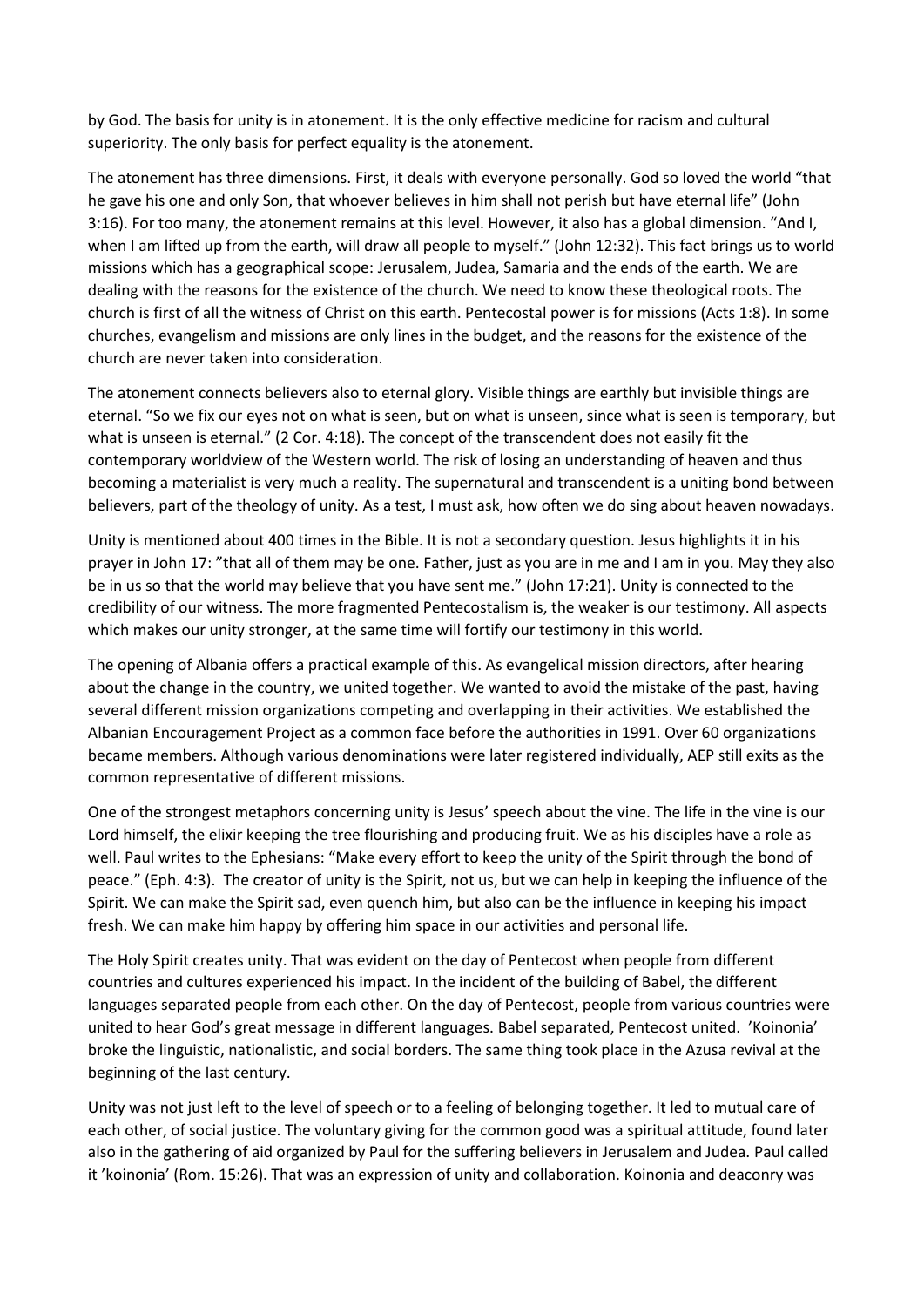not only a matter inside the local church but it was an expression of mutual love between the churches in different countries.

The theology of unity is visible in many ways in Paul's activities. Among the strongest of his expressions is to equate the church to the body of Christ which he uses in several contexts. He shows the Ephesians that the offices of apostles, prophets, evangelists, pastors and teachers are meant for building the body of Christ (Eph. 4:11). These special giftings were serving both the individual local churches as well as the wider body of Christ. Every local church needs an apostolic understanding about the unreached both near and far away. The prophetic gift helps God's perspective to be seen. The evangelist transmits the zeal for soulwinning to the believers. The gift of pastoring is a necessity for every local church, and sound teaching keeps the church on the right and solid way.

Paul underlines the spiritual gifts, different services given by God through individuals and different workings being for the common good (1 Cor. 12:4-7). Only a few are called to be apostles but in principle, all could prophesy. This kind of common priesthood has been a strength in Pentecostalism. The spiritual gifts and various workings ('energematon') can take place through any and every believer. This kind of common priesthood creates a unique unity which is not based only on ordained workers. God can work through any believer with his spiritual gifts and 'energematon'. The last mentioned seems to cover all possible ways the Spirit may work by affecting "to will and to act in order to fulfill his good purpose" (Phil. 2:13). This kind of practicing of common priesthood creates a special kind of unity, based not only on the positon of those who have been ordained and blessed for a special leadership position. The Lord can give 'energematon' through whichever believer he chooses to use.

In his letter to the Ephesians Paul develops the theme of unity to an astonishingly high level by making a parallelism between Christ and the church as a marriage (Eph. 5). Through the Lord's Supper, this deep unity is realized in a concrete way. Paul speaks about participation in the body and blood of Jesus Christ (1 Cor. 10:16) by again using the Greek word 'koinonia', unity. We need to understand that both in a vertical way, as unity with Christ, and also as horizontal, being united with other believers as a local church, national church, international Pentecostal family, global evangelical community, and as a universal unity with all Christians everywhere.

To Paul, koinonia also meant unity in evangelism and world missions. He writes about that to the Philippians: "I always pray with joy because of your partnership in the gospel from the first day until now…" (Phil. 1:4-5). The Greek word for partnership here is 'koinonia'. That 'koinonia' was realized e.g. by giving financial support to Paul (Phil. 4:15-16). Paul is transparent about financial matters and twice confirms receiving money from the Philippians when he left Macedonia and went to Thessalonica.

The operative collaboration becomes very clear in Acts 20:4. Paul has on his team two missionaries from Thessalonica (Aristarchus and Secundus), one from Berea (Sopater), one from Derbe (Gaius), one from Lystra (Timothy), and two from Asia (Tychicus and Trophimus). Of these, Aristarchus followed Paul to Rome. Timothy was his closest co-worker to the end of his life. Tychicus and Trophimus are mentioned by Paul later again connected to his activities.

In Paul's teams, we can see the embryo of mission sodality<sup>23</sup>. All decisions were not made by the sending church (Antioch) although it was instrumental in the sending process. Expertise was needed to enable good implementation, and that was provided by Paul's team. They knew the circumstances, cultural and other challenges.

<sup>&</sup>lt;sup>23</sup> Winter, eds. Winter & Hawthorne, 221.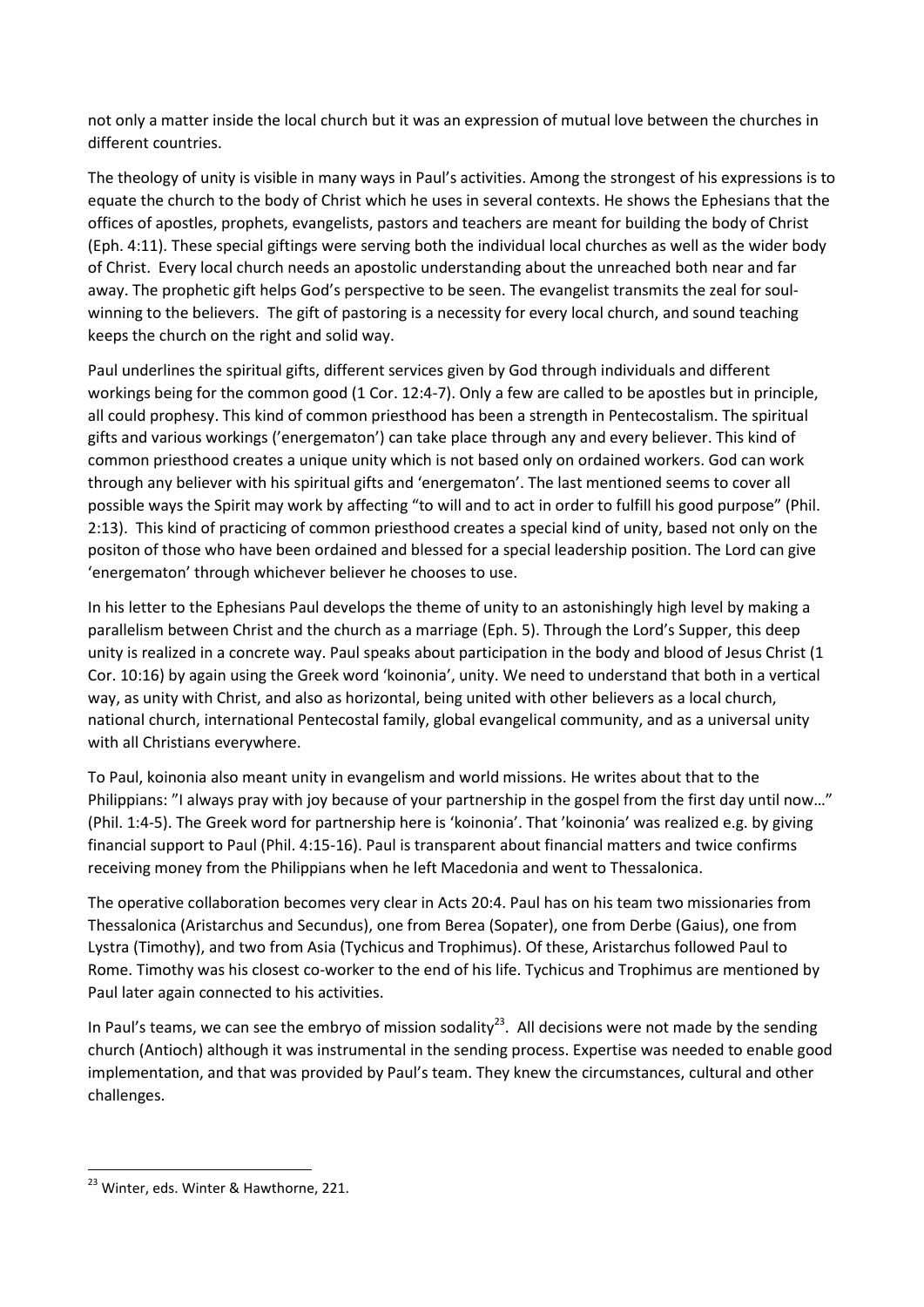Paul created unity by his letters both on the theological and practical level. He systematically built unity between the local churches he established. That was not only on the basis of the letters themselves, but he would send the letters with his trusted messengers who, by their presence, strengthened the ties between the churches and also with the apostle. The messengers became heralds and symbols of the unity. The doctrinal statement of the Jerusalem council which defined the relationship between Jewish and Gentile believers was sent by the trusted representatives, Silas and Judas Barsabbas, from the Jewish "headquarters" to Antioch, the original Gentile ministry hub.

The deep desire of Jesus Christ was to see his followers in unity. He prayed for that in John 17: "so that they may be brought to complete unity." (verse 23). The Greek word 'teteleiōmenoi' means that we are perfectly made one ('eis hen'). That, of course, does not allow us to limit our unity only to the Pentecostal family but asks how we can promote the goal of Jesus with a broader perspective. What then are the practical ways we can implement joint actions? I'll come to that later.

Mark L. Williams who has worked as overseer of the Church of God, Cleveland, Tennessee, bases his theology of collaboration on two metaphors used by Paul: God's field and God's building. We are there as workers who belong to God. We are working together, we are co-workers, and we are God's fellowworkers. We are partners who belong to God. Paul's language expresses close-knit fellowship and interdependence. Paul uses compound nouns to express this Christian togetherness, terms like 'fellow citizens', fellow heirs', 'fellow laborers', fellow prisoners', 'fellow servants', and 'fellow soldiers'.<sup>24</sup>

A large part of emphasis given by Pentecostals is on the role of the local church, and in that way, Pentecostals belong to the congregational wing of evangelicals. There is usually some kind of networking or uniting organization for the local churches. Quite often local churches strongly emphasize the independence of every individual church. At the same time, some common matters are dealt with by the national church structure. But especially in the Nordic countries, the role of the Pentecostal national church has been minimized in order to protect the independence of the local church. That has, however, led to an understanding that the only structure highlighted in the New Testament is the local church.<sup>25</sup> That view ignores the wide and strong collaboration we can see through the writings of Paul.

Melvin Hodges was a great influencer in Pentecostal ecclesiology and missiology. He followed Roland Allen and also the initiators of the three-self church concept, American Rufus Anderson and British Henry Venn. Self-governing, self-supporting and self-propagating churches, for congregational Anderson were local churches, and for episcopal Venn, also national churches. The principle of interdependence was important for the latter. That was important also for Melvin Hodges. He has a special chapter in his classical book "The Indigenous Church" entitled "The National organization". In it he reasons for the need of this connecting structure by referring to Paul's way of addressing his letter to the church in Corinth. It is not only to one local church but "together with all his holy people throughout Achaia" (2 Cor. 1:2). $^{26}$ 

In other ways, Paul also models the importance of the working together with different local churches which we can understand as an example for denominational collaboration. He sent letters through which he built doctrinal unity. He provided messengers to keep the various churches informed and reminded them about mutual fellowship. He emphasized permanent partnership in prayer. He trained new workers on his teams, providing coaching and mentorship. His teams were international, consisting of members from different churches in various regions of the Roman Empire (Acts 20:4). To Paul, networking in missions was key in spreading the gospel to new areas, and therefore he challenged different churches to partnership in order to reach these areas. The church of Rome was in his mind as he planned to go to Spain to preach the gospel there (Rom. 15:23-24).

<sup>&</sup>lt;sup>24</sup> Williams, eds. Hämäläinen & McClung, 117-118.

<sup>&</sup>lt;sup>25</sup> Sundstedt, 101-136.

<sup>&</sup>lt;sup>26</sup> Hodges, 92-98.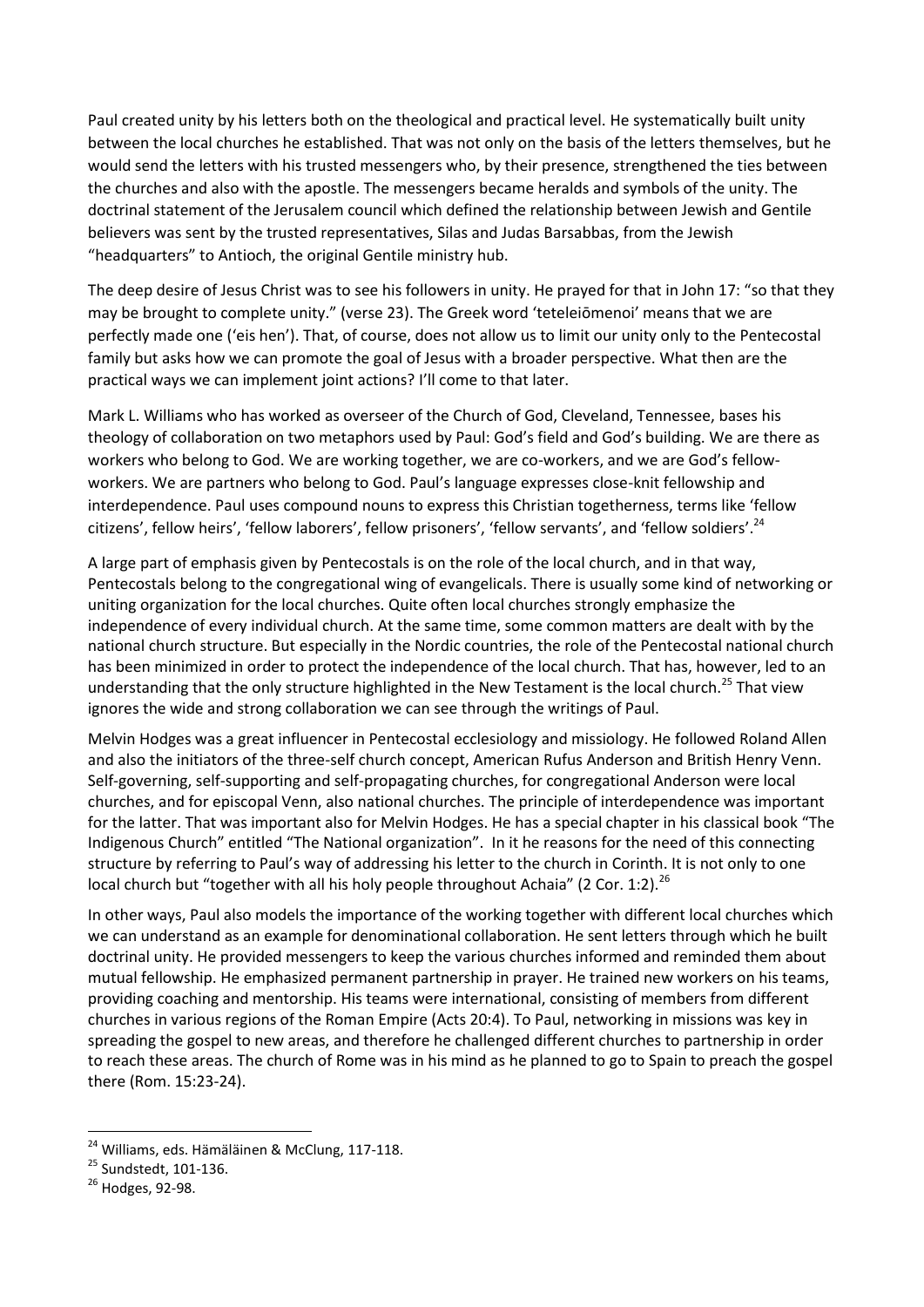German missiologist Gustav Warneck identifies a danger in the three-self formula. It can promote mere independence at the cost of unity and collaboration.<sup>27</sup> This is a real pitfall which we can see in the history of the Nordic countries' mission history. The Biblical three-self practiced by Paul also included collaboration of the churches, in that way avoiding the danger of self-satisfaction and limitation to the local level.

William A. Smalley considers the three-self formula as a Western concept based on Western ideas of individualism and power<sup>28</sup>. It is an interesting question as to how much it is actually the case because we find the same concepts in Paul's ministry. At least this formula does not promote the use of foreign decision makers, foreign money, or foreign manpower in promoting the spread of the gospel. The decisive aspect is whether the formula is used as a real value affecting decision making or more as a slogan just to give the impression that local people are involved in the programs. That does not necessarily include them as real owners of the process. The Apostle Paul's principle is still valid: "Not that we lord it over your faith…" (2 Cor. 1:24). He was not the owner nor overruling the Corinthians, but as he says: "we work with you for your joy…"(1:24). He worked together honoring the ownership of the local people.

Paul Hiebert added a forth self to the formula; self-theologizing. His concern was to provide for new indigenous churches the right to read and interpret the Scriptures from their own cultural context.<sup>29</sup> This is sometimes misunderstood by supposing it as an alternative to make new hermeneutics even to the classical basic doctrines. In fact, it is only opening the way for contextualization from the indigenous starting point. Westerners are not necessarily the best experts to make contextualization in matters that include local cultural dimensions. We can see this also in Paul's way of handling these matters. He writes to the Corinthians concerning the practice of head coverings: "Judge for yourselves…" (1 Cor. 11:13) Even by giving them elements for decision-making, he leaves the final word to them. In this matter, including cultural dimensions, Paul was not dictating to them, but appealing to their own assessment.

Australian Alan Tippet has developed a six-self formula. He pays attention to more organic features like self-image, self-function, self-determination, and self-giving. The other two are close to self-supporting and self-propagation. The danger when becoming self-supporting is that one can also become selfish, interested only in one's own financial situation. Tippet rightly pays attention to this danger by reminding us about the very nature of the Christian lifestyle. It is giving, just as God gave the best he had.<sup>30</sup>

Charles Kraft emphasizes the dynamic equivalence which we need for practicing the life modeled in the New Testament and for being mindful that Christ is still alive.<sup>31</sup> That leads us also to the Pentecostal selfunderstanding which means relying fully on the work of the Holy Spirit: "Not by might nor by power, but by my Spirit…"(Zech. 4:6). The church and its mission should not be self-empowered but Spirit-empowered. This enables the church and its missions to be self-governed, self-supported and self-propagated. To be a real 'self-church' means to be an unselfish church. It depends fully on the leadership and work of the Holy Spirit, and that is the real secret of the Pentecostal growth story.

Future Goals for Unity and Collaboration for Pentecostal World Missions

According to the statistics of Patrick Johnstone, there are about 751,000 Pentecostal local churches in the world.<sup>32</sup> PWF has 60+ million members and WAGF 68+million. There is some overlapping in the figures. Roughly half of the PWF members are AG churches. We can talk quite safely about 100 million Pentecostals altogether in those two umbrella organizations. The WAGF also has accurate statistics about the number of missionaries. The PWF has started to gather such information. Brad Walz, the chairman of the missions commission of the WAGF, by stating the current number of missionaries at 11,000, states a goal of 35,000 which means ten churches supporting one missionary.<sup>33</sup> We can also pose the question: What if all 751,000

<sup>&</sup>lt;sup>27</sup> Beyerhaus, eds. Kraft & Wisley, 16-17.

<sup>&</sup>lt;sup>28</sup> Kasdorf, eds. Kraft & Wisley, 78-79.

<sup>&</sup>lt;sup>29</sup> Hiebert 1985, 195-196.

<sup>30</sup> Tippet, 380-381.

 $31$  Kraft, eds. Kraft & Wisley, 151.

<sup>&</sup>lt;sup>32</sup> Johnstone, 115.

<sup>&</sup>lt;sup>33</sup> WAGF Newsletter December 2019.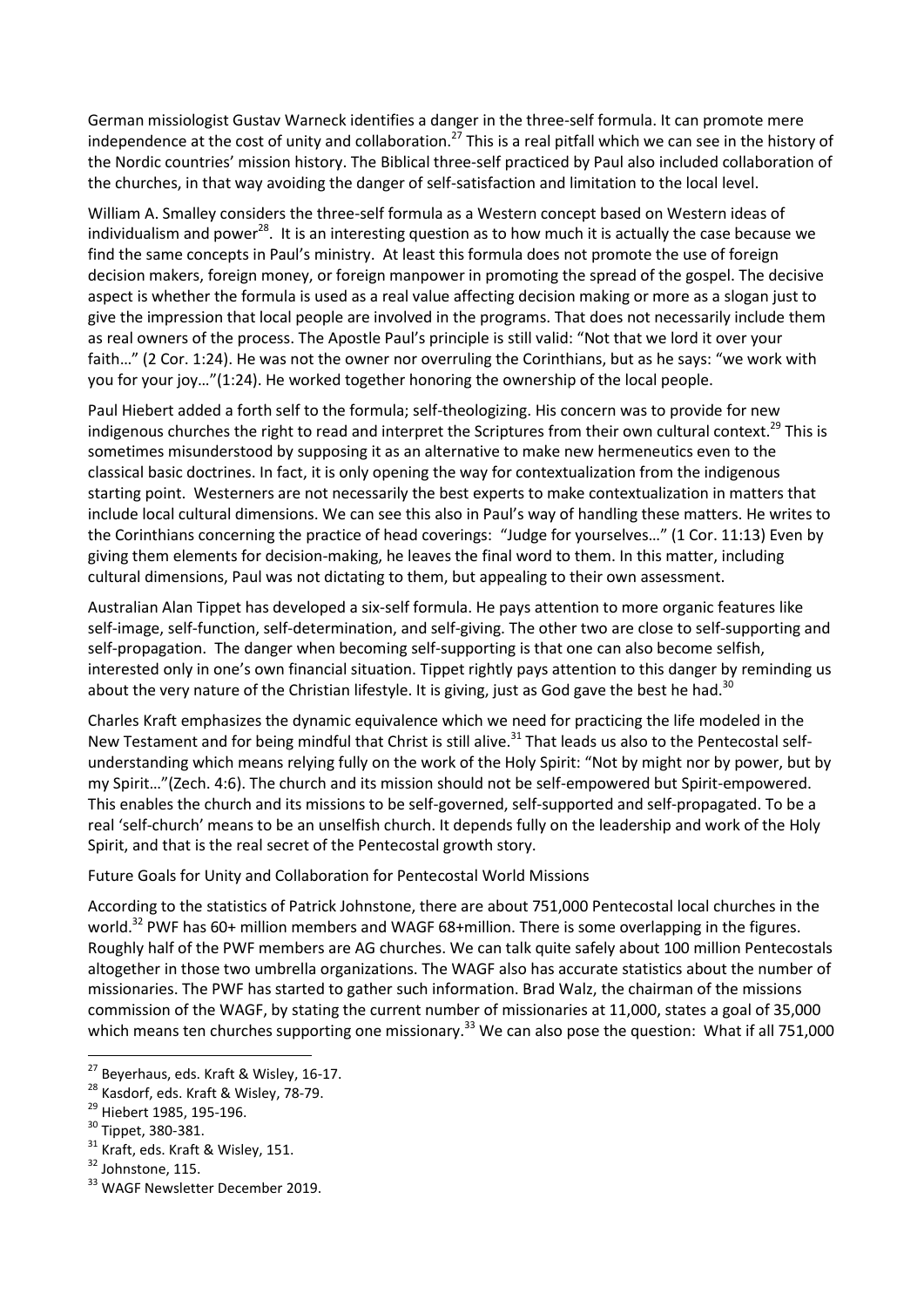local Pentecostal churches would send one missionary each? Then the evangelization of the world would be finished quite soon.

Not all of these Pentecostal churches are members of PWF and/or WAGF. A major challenge is to invite all Pentecostals to practice John 17:23, to strive for the perfect oneness Jesus spoke of. PWF and WAGF have taken steps to strengthen their collaboration. Last year they formed a joint commission for religious liberty (Pentecostal Commission on Religious Liberty, PCRL). The mission commissions of both organizations have increased their cooperation by organizing joint meetings and even its first global mission Congress (Madrid 2018). That development is promising for the future.

Even classical Pentecostals are not all under the umbrellas of PWF and WAGF. A large number of churches in Africa and Asia that were started by missionaries from other continents have never been connected to the global Pentecostal networks. They have millions of believers as members. As an example, the Nordic countries' background Pentecostals in East and Central Africa number more than 20 million but only one church is a member of the PWF.

WAGF has brought a new category to its member status called "affiliated partners". This offers a way to be connected to the WAGF if the "mother" denomination is a member of the WAGF. That means that many African, Asian and Latin American churches started by WAGF members can join in the WAGF activities, not as official members, (if they are not ready for that), but as "affiliated partners".

More challenging is the connection with the larger Pentecostal-Charismatic family. The largest network of that category is the Empowered21 movement. It is not a church organization but a facilitator for reaching all people with the gospel by 2033. E21 conferences in different parts of the world are gathering thousands of Pentecostal-Charismatic leaders together and inspiring them to finish the task Jesus mandated. The question is whether all of them have proper structures in their world missions' activities. Can the classical Pentecostals with their structures offer something to these churches which are lacking ways to send and support? A large part of the Pentecostal-Charismatics which are lacking in mission structures are the independent churches. To what extent can John 17 theology inspire those churches to find ways of building collaboration with those Pentecostals who have experience in practicing missions?

What would the future picture of Pentecostal-Charismatic missions look like? A development which already is in existence is the growth among the new senders outside of the western world. The practical results of that development depend much on the way the new senders are practicing their missions. The continent with the smallest percentage of evangelical believers is Europe. At the beginning of this decade, the evangelicals in Europe were just 2.5% of the population, in Asia 3.5%, Latin America 16.7%, Africa 17.2%, Pacific 17.8% and North America 26.8%.<sup>34</sup> If we want to follow Paul's principle to preach Christ where he is not yet known, it means to concentrate efforts especially into Europe and Asia.

When missionaries come from other continents to Europe and Asia, the missions and missionaries have the same challenges faced by Western missionaries when they started working in other continents; whether to start their own work or to find a partner among the existing churches and missions. Often, the African Pentecostals are establishing their own churches in Europe without paying attention to the existing Pentecostals. John 17 theology is then nowhere seen. A dialogue is needed, and that has already been noted in the new organization, Africa Pentecostal Mission Fellowship (APMF). On the other hand, the European churches need to develop a structure enabling the involvement of African, Asian and Latin American missionaries in their national structures.

Another important way of looking at the challenges in world missions is dealing with the unreached people groups. From all people groups (over 17,000 all together) still over 7000 are unreached<sup>35</sup>. The greatest number of them are found in India and its neighboring countries but there are also quite a number in North

<sup>&</sup>lt;sup>34</sup> Mandryk, 28-85.

<sup>35</sup> https://joshuaproject.net/people\_groups/statistics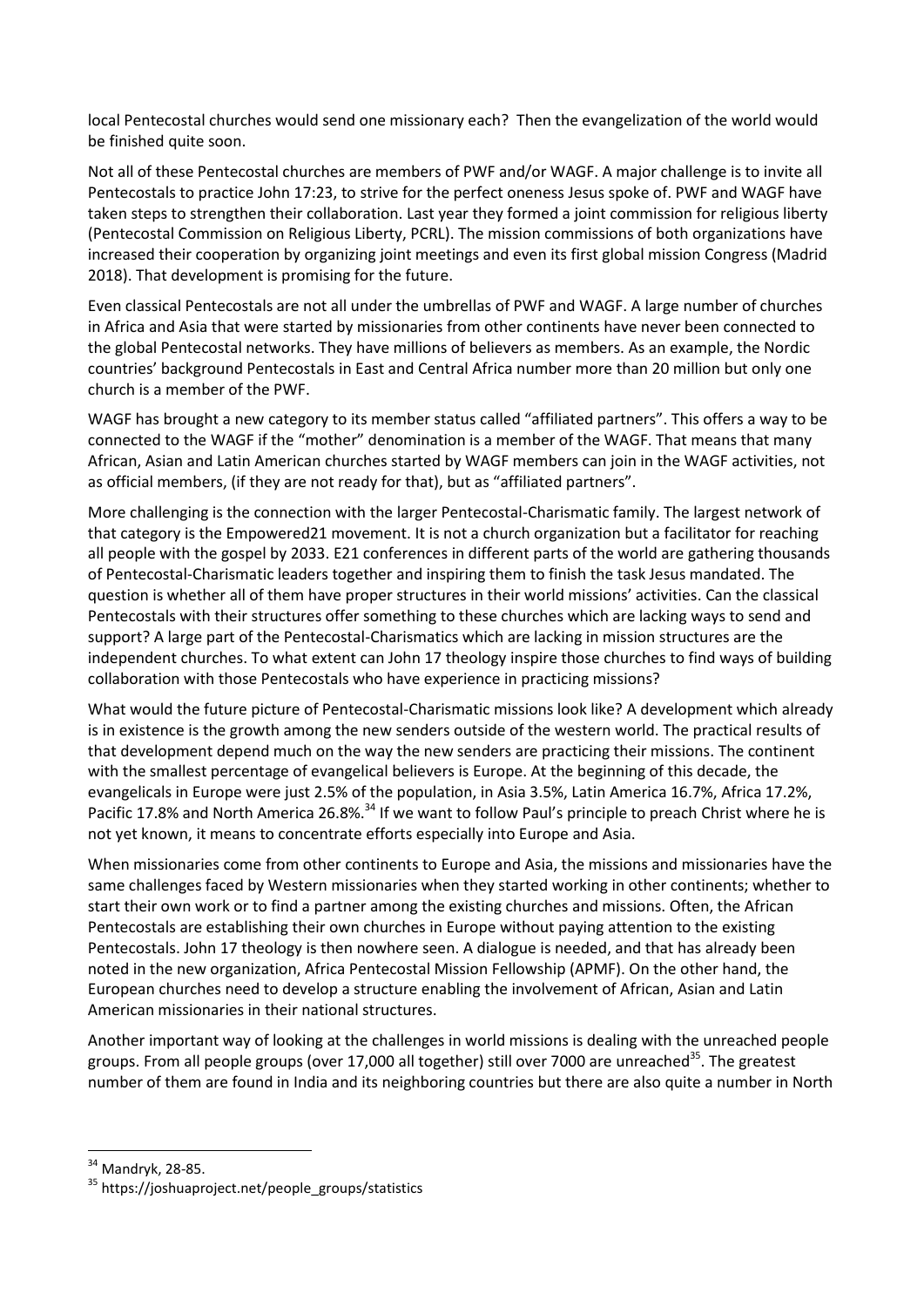Africa and on the belt from South Sahara to the Horn of Africa. There are many also still in South East Asia. $36$ 

Alan R. Johnson has dealt widely and deeply with the questions of the unreached and of frontier missions in his book "Apostolic Function in 21<sup>st</sup> Century Missions". He calls for a renewed understanding of the role of apostolic ministry which is needed if we want to finish the task Jesus gave us. Johnson urges us to go where the church does not exist<sup>37</sup>. He sees, as a key, apostolic teams working in the power of the Holy Spirit<sup>38</sup>. He emphasizes also the need of teams with a multiplicity of giftings.<sup>39</sup> I personally believe that we need to develop international teams where the leveraging of cultural differences maximizes the potential of the group. The relational gifts of Africans can be connected to the analytical mind set of task-oriented Westerners. The final result may exceed what could be reached by a more monocultural way of working. If this takes place under the context of the leadership of the Holy Spirit, we may experience the same results as Paul's missionary teams. We need to be Spirit-driven.

Uchechuckwu Ama, Nigerian mission director is concerned about the developing Pentecostal missions becoming too self-centered. The three-self churches may become selfish churches. He urges a move from a self-driven to a Spirit-driven praxis.<sup>40</sup> Of course that does not lead to abandoning the three-self formula for it can certainly be practiced in a Spirit-driven way. Ama, in any case, is observing the pitfall of becoming too managerial or mechanistic in missions.

Dick Brogden points to several important aspects in partnership starting with prayer. In 2011, he suggested Friday as a special day of prayer for unreached people.<sup>41</sup> That initiative has been widely put into practice. He also sees the bigger possibility for an ecumenical partnership including Catholic, Protestant/Evangelical, and Pentecostal.<sup>42</sup> This has taken place in the Global Christian Forum where Catholics, World Council of Churches, World Evangelical Alliance and Pentecostal World Fellowship are coming together, not as church organizations but as a forum for discussing actual common matters, while at the same time, getting to know each other better. It has also resulted in some fruit like the gathering in Tirana, Albania dealing with Discrimination, Persecution and Martyrdom. Christians are the most persecuted religion today. A historical turning point took place there in Tirana when the churches asked mutual forgiveness because of persecution and discriminating against each other.<sup>43</sup>

How much are Pentecostals ready to practice a broad ecumenism? It seems not to be a problem to join hands in Bible translation and distribution of the Scriptures. We can even agree with many that Europeans are in need of knowing Jesus as their personal Savior. There is still, however, some reluctance toward the idea of the one church ecumenism. Cecil Robeck's comment a long time ago seems to be still valid: "To note all of this, however, is not to say that Pentecostals have rejected ecumenism, only that they have rejected one particular form of instrument of ecumenism. If ecumenism is something viewed as something 'spiritual', something created by the Holy Spirit, a genuine unity or *koinonia* in the Spirit, a fellowship of all those who are 'blood bought Christians', then Pentecostals have embraced rather than rejected ecumenism." 44

The growth of Pentecostalism has made other Christians interested. Brogden gives warnings when we become excited about the interest of others wanting to work with us Pentecostals. We must not give up our Pentecostal praxis nor must we be so proud that we refuse to partner with others. He encourages the benefit international missionary teams receive, having seen the result in practice through the Live Dead

<sup>1</sup>  $36$  Ibid.

 $37$  Johnson, 222.

<sup>38</sup> Ibid., 72.

 $39$  Ibid., 85.

<sup>40</sup> Ama, eds. Miller & Lwesya, 42.

<sup>41</sup> Brogden, eds. Miller & Lwesya, 16.

 $42$  Ibid.

<sup>43</sup> Consultation Message "Following Christ Together", Tirana, Albania, 4th November, 2015

<sup>&</sup>lt;sup>44</sup> Kärkkäinen, 67.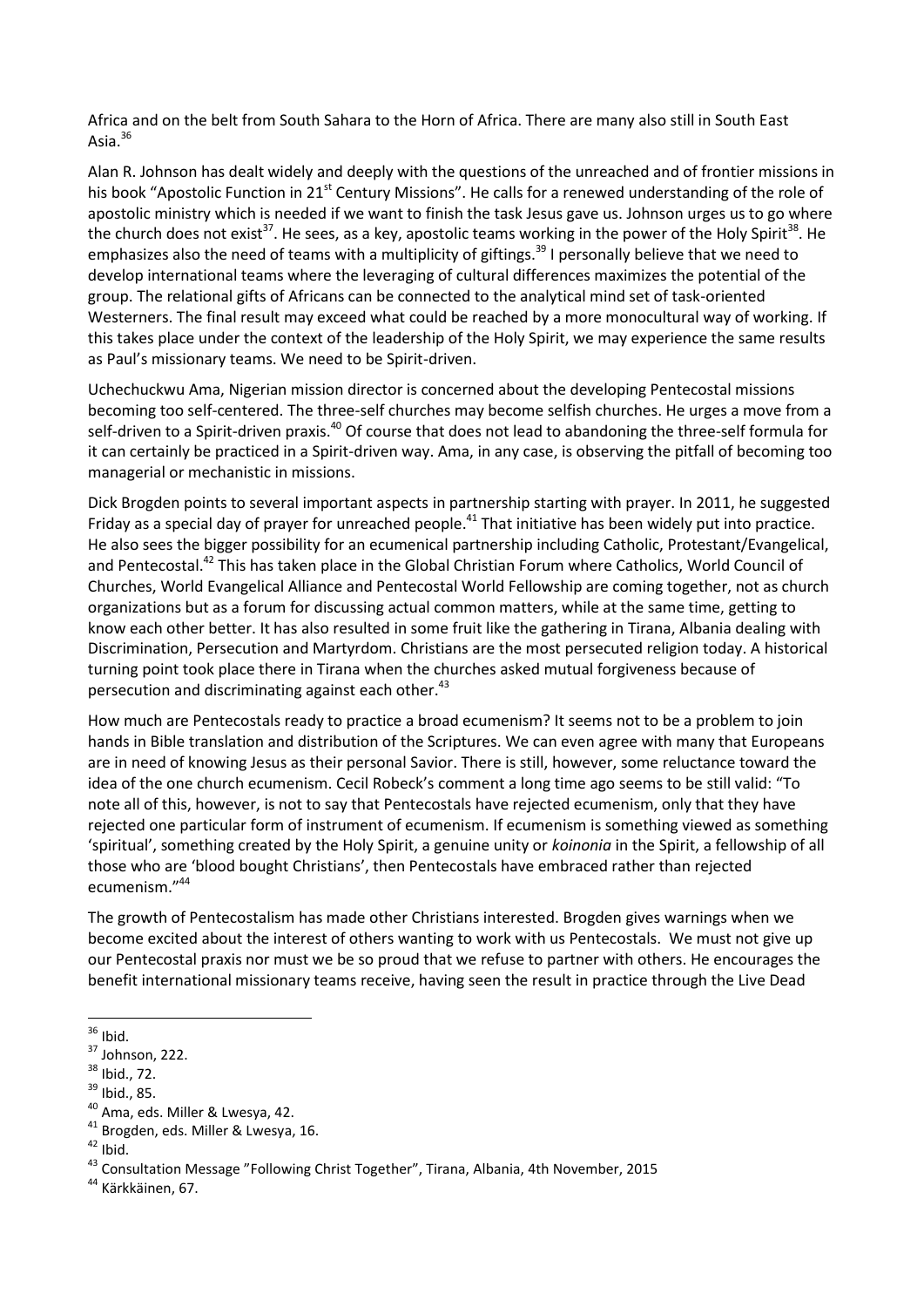teams. Not denying challenges in this kind of partnership, he however encourages us to find the strengths in this formula of working. "The time has come for collaborative and prayerful teams who are able to reproduce themselves…"<sup>45</sup>

An important area for international partnering is, according to Brogden, the "Way-maker" role of missionaries in creative-access areas. These people usually are not officially known as missionaries. They are tentmakers or Business as Mission people who know the context and open the way for others like them or to international teams. Brogden warns that we cannot make a mistake by counting the tentmakers as less than missionaries nor giving them less training.<sup>46</sup>

Besides training, Brogden stresses partnership in leadership and sacrifice. The former should be free from paternalism based on relationships that are fluid, multi-lateral, and fraternal. Concerning sacrifice, both faith and realism is needed. He refers to the methods of the early church including mystery and pain, joy and suffering, because Jesus is worth everything. "Grain of wheat must not only be willing, but happy, to fall into the ground and die. Happy because otherwise they remain alone, but dying they produce much fruit."47

# Cultural Challenges for Developing Partnerships

Working together requires a common understanding of the world view. That is the deepest level of our innermost self and being and directs our decision making. Paul Hiebert defines that the world view consists of three levels. The surface level deals with the pattern of behavior, cultural products and signs and rituals. The middle level under it includes the beliefs, and the deepest level consists of world view themes.<sup>48</sup> Unfortunately, the world view does not change immediately when a person becomes a follower of Christ. He/she is still at least partly affected by the former world view. Only a long-term discipling process brings changes.

We can see that dramatically displayed in the massacre of Rwanda in the 1990s. In that time, Rwanda was a quite strong, formally Christian country. However, 800,000 people were killed. Why? The world view of the African tribes includes a superiority of their own tribe. In the worst way, the other tribe is not human. They are like animals. That was literally realized, for when killing each other, the people were shouting "Kill those cockcroaches!" The Christian world view had not yet changed their attitudes in spite of the fact they might have known how to sing in the church. We can easier learn behavioral practices than it is to have a renewal of our minds which is encouraged by Paul in writing to the Romans (Rom. 12:1-2).

There are differences in cultural matters, for example, concerning individualism-collectivism, individualisticegalitarian, time- and event-orientation, dichotomistic-holistic thinking, crisis or non-crisis orientation, taskor person-orientation, status- or achievement focus, and concealment of vulnerability or willingness to expose vulnerability.<sup>49</sup> Any of these different cultural view can, if not given sensitive attention, may endanger the possibilities for long-term collaboration. In many cultures, especially in Asia, losing face is a shame, and that kind of vulnerability is avoided to the utmost. It represents the concealment of vulnerability, and the co-worker from the other culture needs to be aware of this possible difference to avoid risking the demise of collaboration. In spite of globalization, old cultural features have not disappeared although they might not be easily visible.

Even the apostle Paul was aware of the cultural challenges by writing to the Corinthians: "you have understood us in part, you will come to understand fully…"(2 Cor. 1:14). Paul represented Jewish culture although, while raised up in Tarsus, he had also learned the Hellenistic culture. In Corinth, there were still barriers to overcome. The Hellenistic world was large, and surely many special features were included in

<sup>&</sup>lt;sup>45</sup> Brogden, eds. Miler & Lwesya, 21-24.

<sup>46</sup> Ibid., 26.

<sup>47</sup> Ibid., 30-31.

<sup>48</sup> Hiebert, 33.

<sup>49</sup> Lingenfelter & Mayers, 37-116.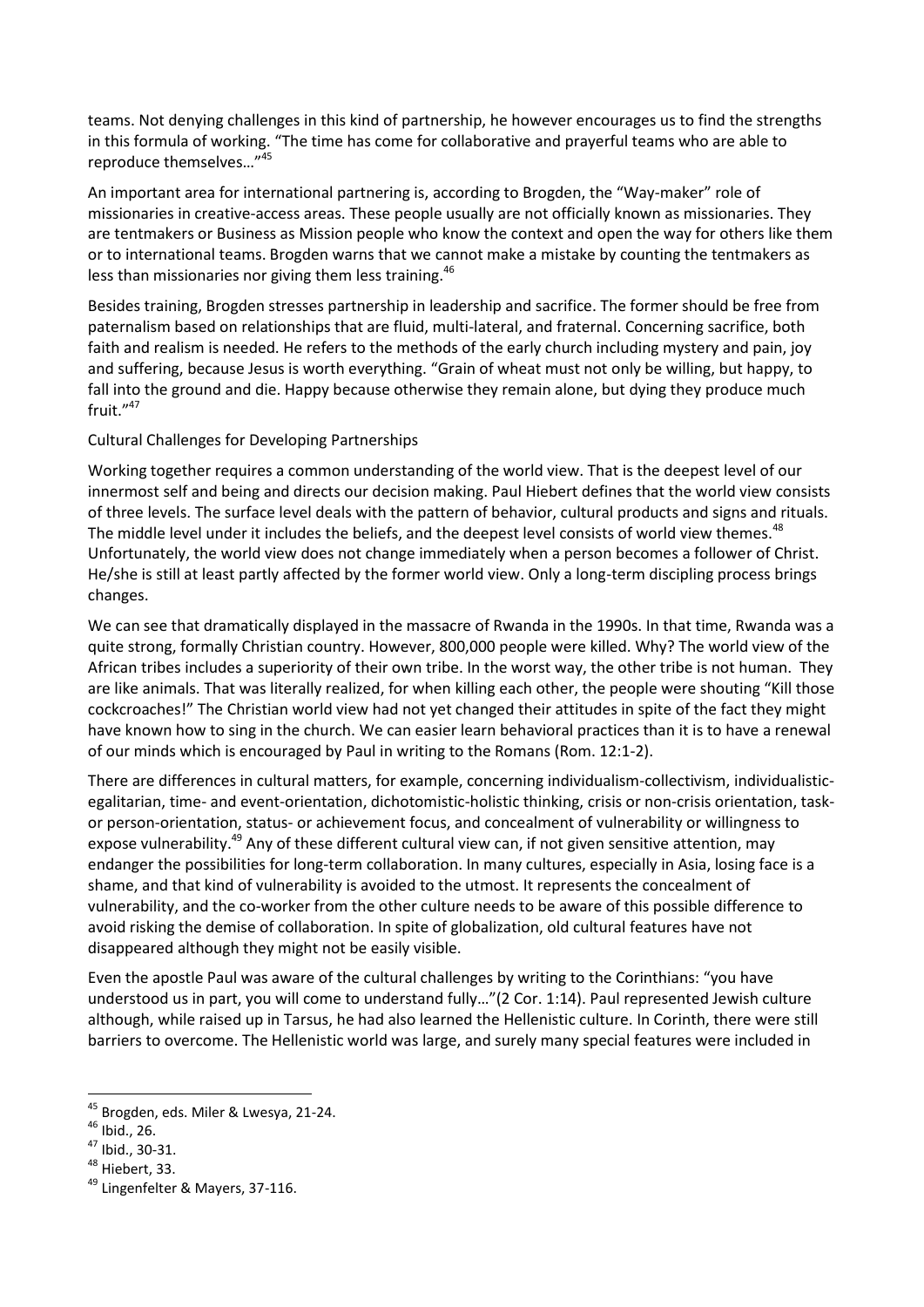the culture of the local context. Paul, however, believed that it was possible to grow in cultural understanding.

### **CONCLUSION**

Is collaboration in world missions for Pentecostals a pragmatic or theological matter? Pentecostals are known as hands-on people who want to see things happening, people changing, growing in faith, practicing their faith, loving their neighbors, showing compassion toward the suffering, establishing churches that grow, seeing sick people healed. They believe that God's kingdom takes place already now on earth even though not yet in its final fulfillment.

There is however increasingly theological reflection behind all this. Pentecostals want to see everything based on the Bible. That is why they have developed a theology of collaboration and unity. From the very beginning, they have been open to an ecumenical approach, but they want to keep their theology clear concerning on which basis they are ready to take actions together, recognizing at the same time that the kingdom of God is broader than their denominations.

Collaboration can become much more effective among the Pentecostals themselves and between Pentecostals and other Christians. That needs to be built on the basis of God's word and on the leadership of the Holy Spirit. The movement needs to be Spirit-driven, not selfish-driven. Pentecostal collaboration is not aiming to build a tower to heaven. It helps people to see that there is a stairway built higher than the tower in Babel (Gen.28:12). The top is really reaching heaven. Through that stairway which starts from the cross, heaven and earth are connected (John 1:51, Eph. 1:10). There Jesus accomplished what Paul writes: "to bring unity to all things in heaven and on earth under Christ." That stairway does not fall short to anyone willing to use it. The challenge to us is whether we will show everyone the way to it.

## BIBLIOGRAPHY

Ama, Uchechuckwu. "Planting Churches among Unreached Peoples: A Response to the Paper by Dick Brogden,"Globalizing Pentecostal Missions in Africa, eds. Denzil R. Miller and Enson Lwesya. Springfield: Life Publishers, 2011.

Beyerhaus, Peter. "The Three Selves Formula – Is it Built on Biblical Foundations?" Readings in Dynamic Indigeneity, eds. Charles H. Kraft and Tom N. Wisley. Pasadena: William Carey Library, 1979.

Brogden, Dick. "Planting Churches among Unreached Peoples: How Do We Partner in Actively Reaching These UPG's?", Globalizing Pentecostal Missions in Africa eds. Denzil R. Miller and Enson Lwesya. Springfield: Life Publishers, 2011.

Burgess, Stanley M. and Eduard M. van der Maas. International Dictionary of Pentecostal Charismatic. Grand Rapids: Zondervan, 2002.

Corwin, Gary R. "From Roland Allen to Rick Warren: Sources of Inspiration Guiding North American Evangelical Missions Methodology 1912-2012," Missionary Methods. Research, Reflections, and Realities, eds. Craig Ott and J-D. Payne. Pasadena: William Carey Library, 2013.

Costanza, Daniel. From Rome to Zagreb. 50 Years of Fraternal Cooperation for the Sake of Europe. Rhode-St.-Genese: PEF, 2016.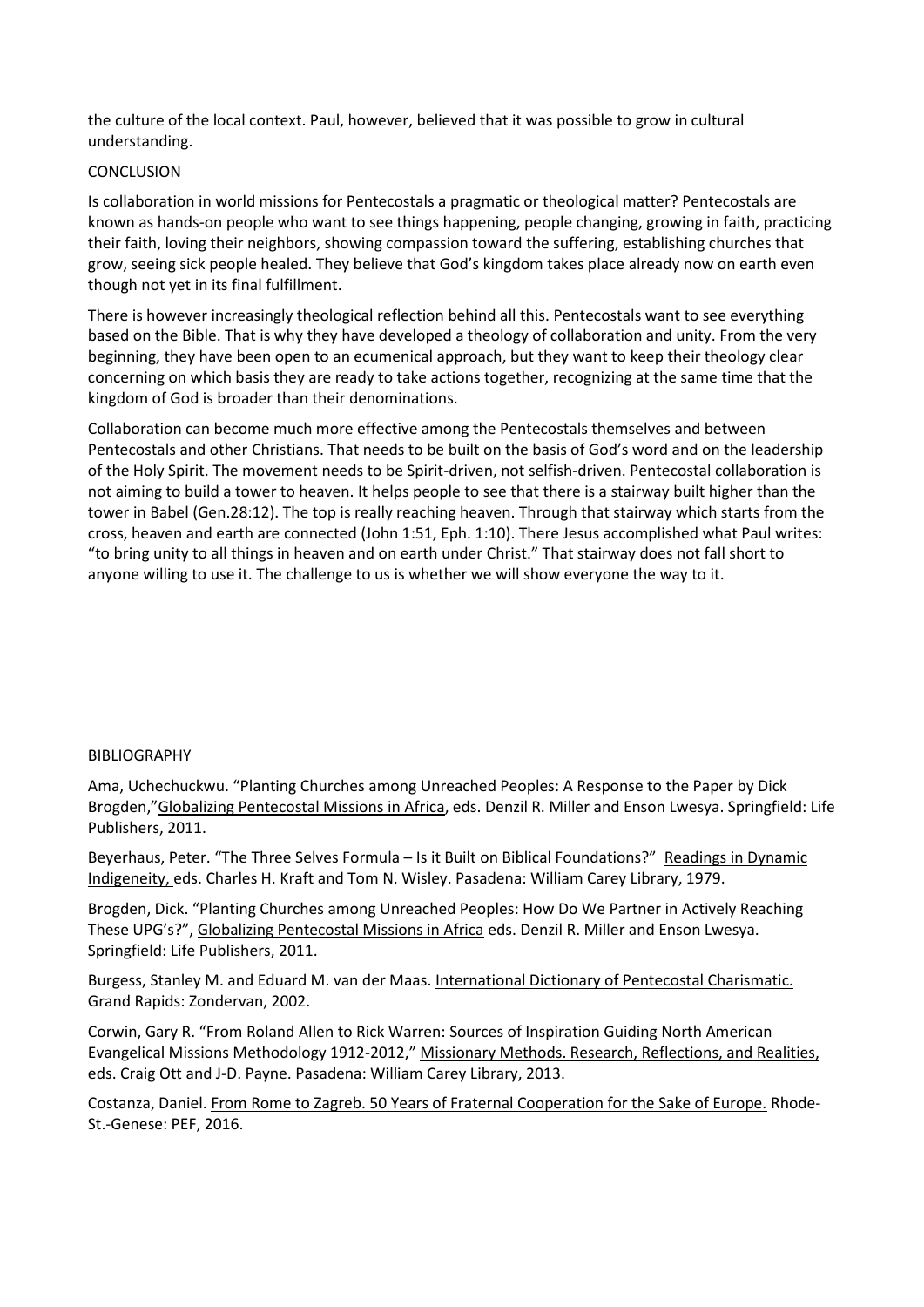Guneratnam, Prince. "The Cooperative Vision of the Pentecostal World Fellowship: A Global Forum for Pentecostal Collaboration," Together in One Mission, eds. Arto Hämäläinen and Grant McClung, Cleveland TN, 2012.

Hämäläinen, Arto. Leadership: The Spirit and the Structure. Missiological Perspectives for Designing Church and Mission Bodies. Helsinki: Fida International, 2005.

Hämäläinen, Arto. "The Pentecostal Movement in Europe: From Fragmentation Toward a Theology of Unity," Together in One Mission, eds. Arto Hämäläinen and Grant McClung. Cleveland TN: Pathway Press, 2012.

Hiebert, Paul G. Anthropological Insights for Missionaries. Grand Rapids: Baker Book House, 1985.

Hiebert, Paul G. Transforming Worldviews. An Anthropological Understanding on How People Change. Grand Rapids: Baker Academic, 2008.

Hodges, Melvin. The Indigenous Church. Springfield: Gospel Publishing House, 1999.

Johnson, Alan R. Apostolic Function in 21<sup>st</sup> Century Missions. Pasadena: William Carey Library, 2009.

Johnstone, Patrick. The Future of the Global Church. Milton Keynes: Authentic Media Limited, 2011.

Kärkkäinen, Veli-Matti. Spiritus Ubi Vult Spirat. Helsinki: Luther-Acricola-Society, 1998.

Kasdorf, Hans. "Indigenous Church Principles," Readings in Dynamic Indigeneity, eds. Charles H. Kraft and Tom N. Wisley. Pasadena: Wiliam Carey Library, 1979.

Kraft, Charles H. "Dynamic Equivalence Churches: An Ethnotheological Approach to the Indigeneity," Readings in Dynamic Indigeneity. eds. Charles H. Kraft and Tom N. Wisley. Pasadena: William Carey Library, 1979.

Lingenfelter, Sherwood G. and Marvin K. Mayers. Ministering Cross-Culturally. An Incarnational Model for Personal Relationships. Grand Rapids: Baker Book House, 2001.

Mandryk, Jason. Operation World. Colorado Springs: Biblica Publishing, 2010.

McGee, Gary B. "Pentecostals and Their Various Strategies For Global Mission: A historical Assessment," Called and Empowered Global Mission in Pentecostal Perspective, eds. Murray A. Dempster, Byron D. Klaus and Douglas Petersen. Peabody: Hendrickson Publishers, 1991.

McGee, Gary B. People of the Spirit. Springfield: Gospel Publishing House, 2004.

Ott, Craig and J.D. Payne. Missionary Methods. Research, Reflections, and Realities. Pasadena: William Carey Library, 2013.

Robeck, Cecil M. Jr. "International Church of the Foursquare Gospel," International Dictionary of Pentecostal Charismatic Movements, eds. Stanley M. Burgess and Eduard van der Maas. Grand Rapids: Zondervan, 2002.

Robeck, Cecil M. Jr. The Azusa Street. Mission & Revival. The Birth of the Global Pentecostal Movement. Nashville: Thomas Nelson, 2006.

Sundstedt, Arthur. Pingstväckelsen och den vidare utveckling. Stockholm: Normans Förlag, 1978.

Tippet, Alan R. Introduction to Missiology. Pasadena: William Carey Library, 1987.

WAGF Newsletter, December 2019.

Warner, W. E. "Pentecostal Fellowship of North America," eds. Stanley M. Burgess and Eduard van der Maas, International Dictionary of Pentecostal Charismatic Movements. Grand Rapids: Zondervan, 2002.

Williams Mark L. "Collaborating the Commission: Working Together in World Evangelization," Together in One Mission, eds. Arto Hämäläinen and Grant McClung. Cleveland TN: Pathway Press, 2012.